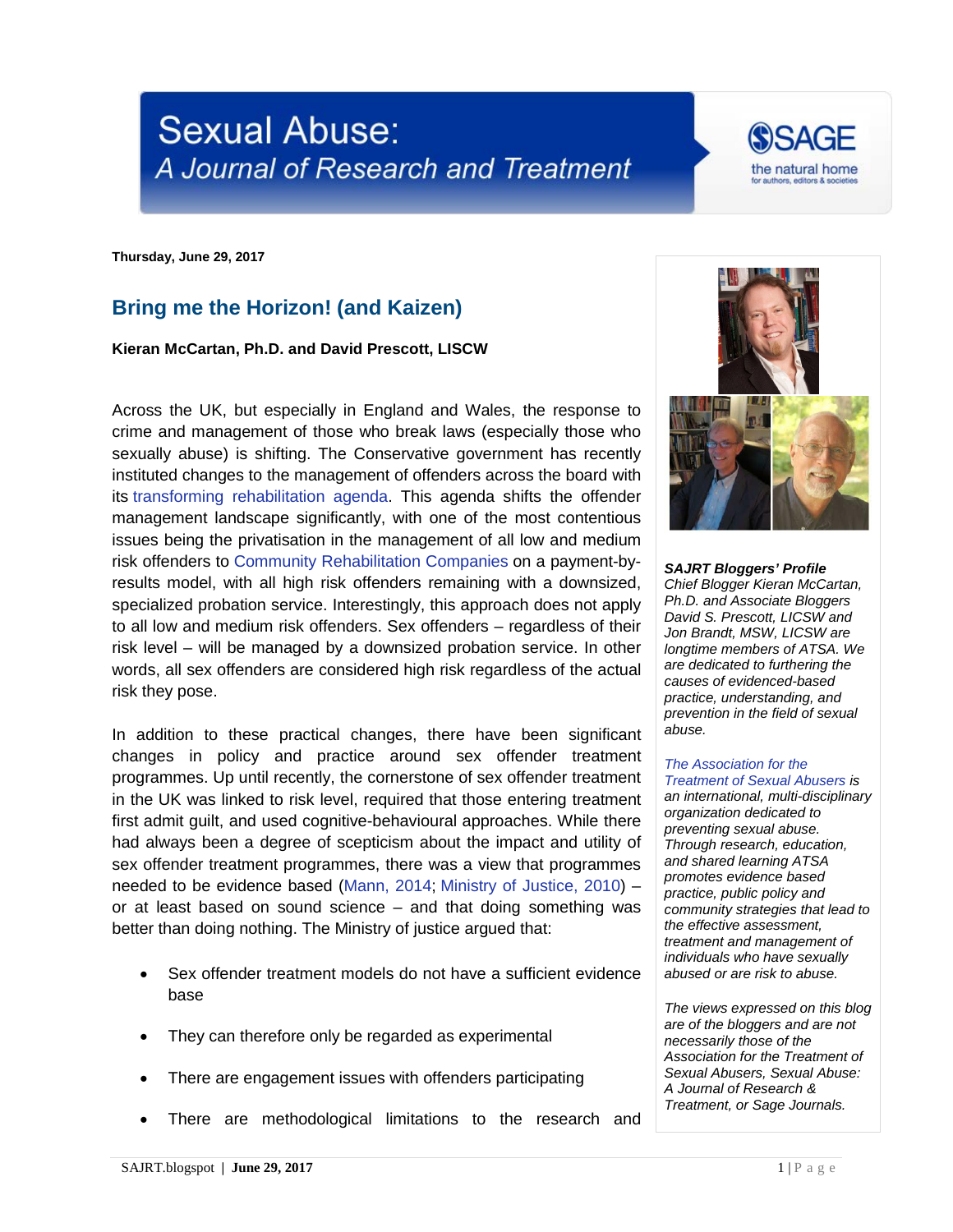evaluation processes (especially meta-analysis)

• There is no clear consensus on the right way to treat sex offenders

## [\(Mann, 2014;](http://www1.uwe.ac.uk/hls/research/offenderengagement/visitingscholarships/evidencebasedpolicy.aspx) [Ministry of Justice, 2010\)](https://www.swmcrc.co.uk/wp-content/uploads/2010/06/what-works-sex-offender-treatment.pdf)

While some may argue with the Ministry of Justice's perspective on sex offender treatment programmes in general, it was nonetheless respectable and defensible. However, this blog's concern is that the demand for a solid evidence base seems to have started to dissolve. The swing from left to right with the conservative government, an increase in ideological (as opposed to science-based) policies, austerity and privatisation has brought about changes, but not necessarily what the Ministry advocated. What we have now is a change in the treatment of sexual offenders that might have its roots in research, but is not evaluated, evidenced based or necessarily coherent. Only time will tell; exit the "Sex Offender Treatment Programme" (SOTP) and enter "Horizon" and "Kaizen".

Earlier this year (in March) the Ministry of Justice rapidly introduced two new sex offender treatment programmes: **Kaizen** (for high risk, high need, high priority offenders) and **Horizon** (for medium risk offenders) to replace existing SOTP programmes. Initially, it came as a surprise to many in the field, although there had long been murmurs of a change of direction, but recently it has emerged that there were issues relating to recent programmes and a related report was apparently suppressed [\(Daily Mail, 2017\)](http://www.dailymail.co.uk/news/article-4635876/Scandal-100million-sex-crime-cure-hubs.html).

At first glance and on paper, the two new programmes look good enough. They appear to be strengths-based, positively orientated and focused on ideas found in the Good Lives Model and related approaches; this is certainly a welcome change from approaches of the past. The idea is that they build on and adapt the recently jettisoned SOTP – they are an update and remodelling of existing practices. As with previous versions of sex offender treatment in the UK neither Horizon or Kaizen are aimed at low risk sex offenders, but unlike previous programmes they have capacity for "Deniers"/"individuals who are maintain their innocence" which is a welcome shift. Both programmes are based on the sex offender treatment literature and pull together material from a range of sources.

- Kaizen is based upon Risk, Need and Responsivity; multidimensional views of needs and interventions to be holistic, therefore incorporating biological, psychological and social aspects; strengths based approaches; desistance; and adaptive, appropriate and easy to engage with approaches to learning.
- Horizon is based upon criminogenic needs and the recognition that sex offenders and nonsex offenders are similar and therefore addresses poor problem solving skills, poor selfregulation and relationship problems.

While these two new programmes are purportedly evidence based, it may be better to say they are evidence informed. In the pure research/evaluation/piloting sense they are not evidence based, having not been tested rigorously. This is ironic given the Ministry of Justice's need for rigorous evidence in other areas of sex offender treatment/support (i.e., Circles of Support and Accountability). From our perspective, there are further ironies. New models often attract doubt and even scorn in the professional literature. There can be a paradox of putting down unproven innovation at the same time as there can be nothing proven until there is innovation. While we applaud the development of these new models and hope that they are successful, it is nonetheless